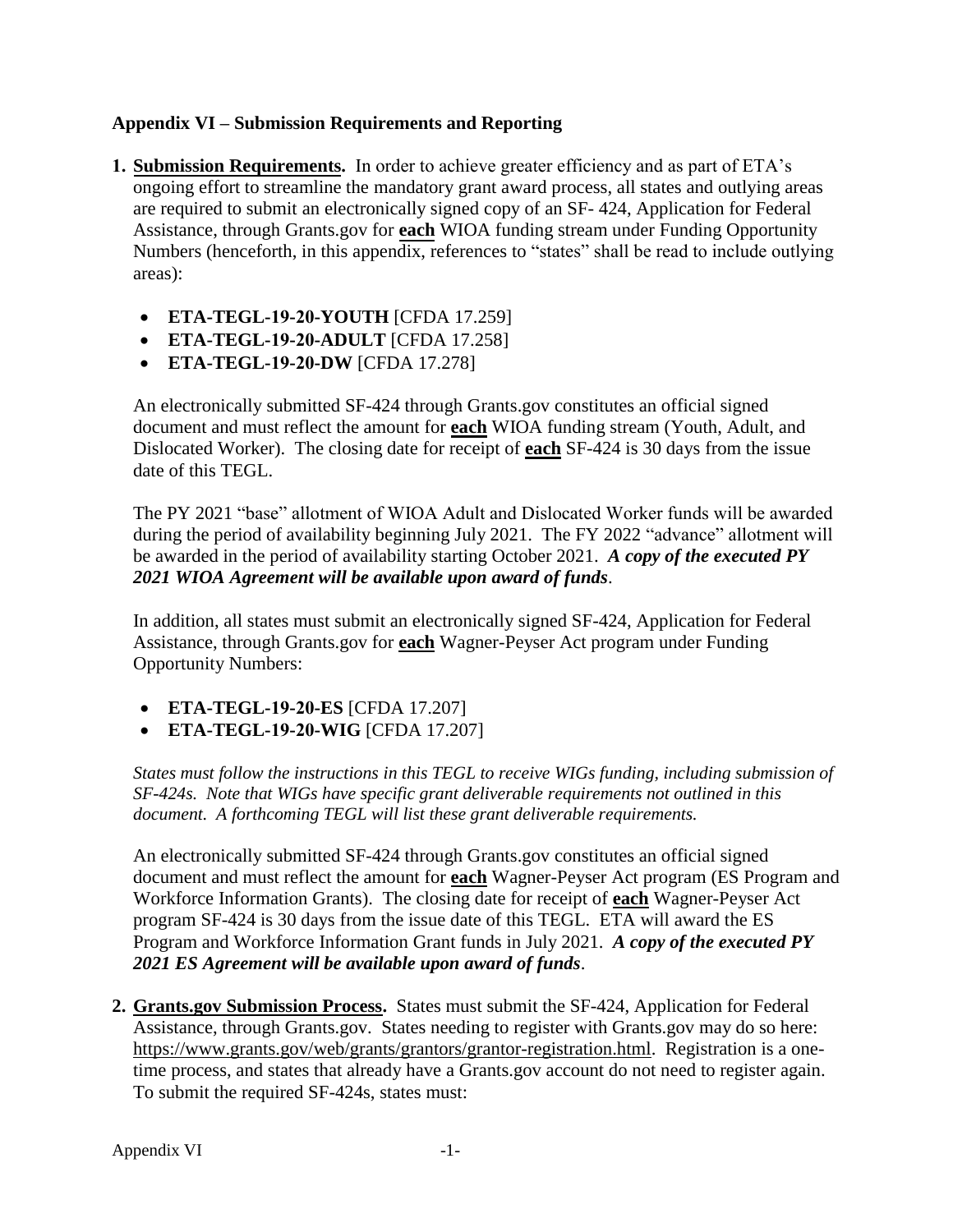- Select the *SEARCH GRANTS* tab on the Grants.gov homepage.
- Under the section, *BASIC SEARCH CRITERIA*, states enter the Funding Opportunity Number referenced above in Section 1 of this appendix for each WIOA funding stream (i.e. "ETA-TEGL").
- Select the link to the applicable Opportunity Number provided in the search results.
- Select the *PACKAGE* tab.
- Under the *ACTIONS* column, select *APPLY*.

Submitting the SF-424 through Grants.gov constitutes an electronically signed SF-424, Application for Federal Assistance. For each funding stream, the Estimated Funding section of the SF-424 (item #18) must reflect the exact amount of the designated state allotment, referenced in the attachments to this TEGL. Additionally, Item #11 of the SF-424 must include the Catalog of Federal Domestic Assistance Number (CFDA) for the applicable WIOA funding stream, which is referenced above in Section 1.

This submission process can be complicated and time-consuming. As such, the Department strongly encourages states to initiate the process as soon as possible, in order to allow time to resolve unanticipated technical problems.

Submission requirements stipulate that all applicants for Federal grant and funding opportunities must have a Data Universal Numbering System (D-U-N-S®) number, and must supply their D-U-N-S® number on the SF-424.

Before submitting, states must also ensure its registration with the System for Award Management (SAM) is current. (SAM replaced the Central Contractor Registry.) States can find instructions for registering with SAM at [https://www.sam.gov.](https://www.sam.gov/) An awardee must maintain an active SAM registration with current information at all times during which it has an active Federal award or an application under consideration. To remain registered in the SAM database after the initial registration, states must review and update the registration at least every 12 months from the date of initial registration. Failure to register with SAM and maintain an active account will result in Grants.gov rejecting your submission.

For technical issues encountered during application submission, states may call 800-518-4726 or 606-545-5035 to speak to a Customer Support Representative, or email [support@grants.gov.](mailto:support@grants.gov) The Contact Center is open 24 hours a day, seven days a week, but closes on federal holidays.

States should e-mail all submission questions to Rahel Bizuayene, Grants Management Specialist, at **Bizuayene.Rahel@dol.gov.** The email must reference the specific Funding Opportunity Number, and include a contact name, email address, and phone number.

**3. Reporting.** For the WIOA formula programs, states are required to submit the seven designated WIOA quarterly financial status reports covering funds received for each of the programs (including separate reports for each of the fund year periods for the Adult and Dislocated Worker Activities programs, July 1 funds and October 1 funds). These seven